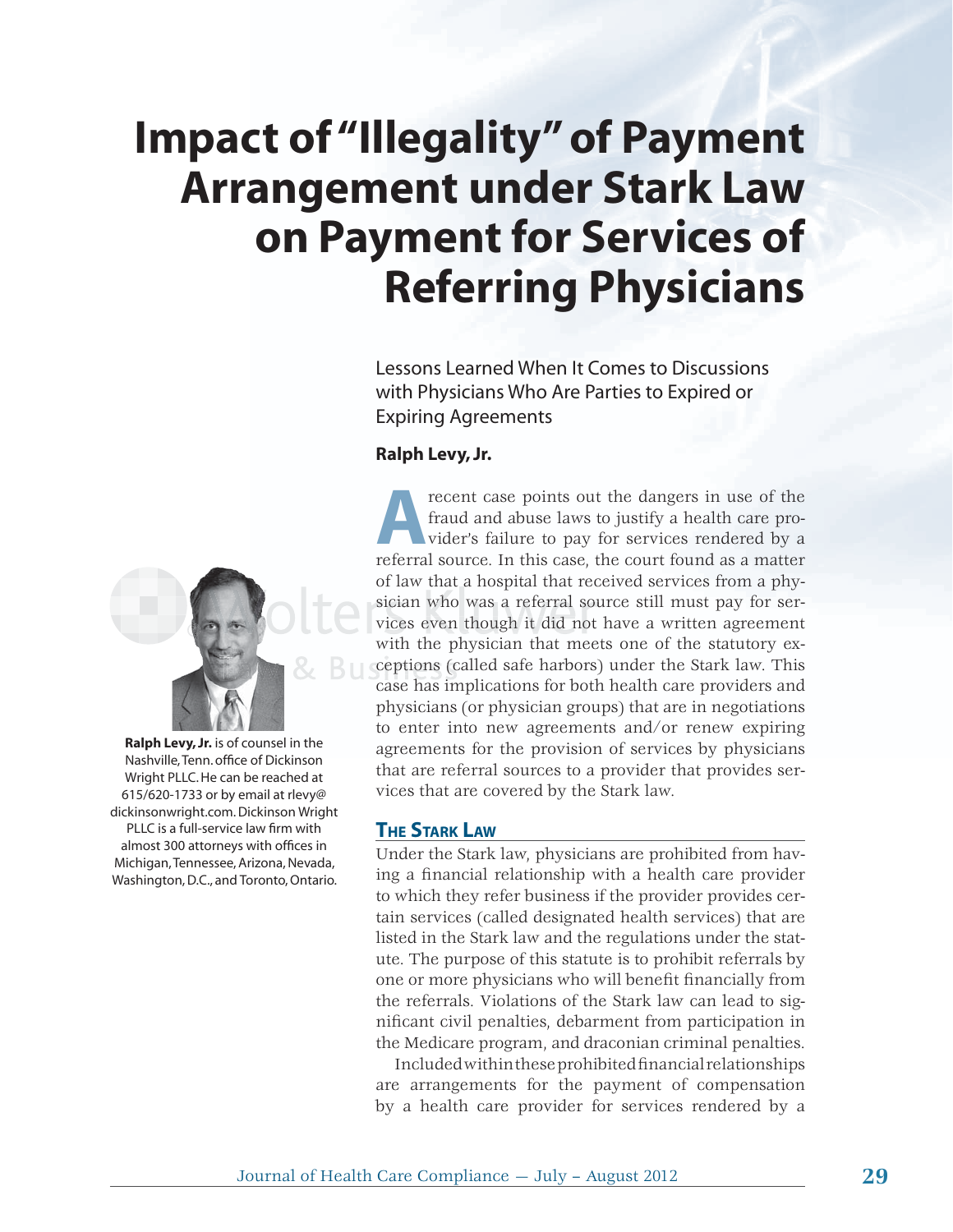referring physician or physician group. This statute contains certain exceptions to the prohibition of compensation arrangements, one of which is the exclusion of "personal service arrangements." Some of the requirements to meet this exception are that the arrangement for the provision of personal services be set out in writing, have a term of at least one year, be signed by the parties, and specify the services contemplated by the arrangement.

A significant number of health care providers that provide designated health services (such as hospitals, clinical testing laboratories, and durable medical equipment suppliers) have adopted internal compliance policies that require all financial arrangements with referral sources be in writing and meet the requirements of the personal services arrangement or other statutory safe harbors. In the event that a provider is accused of violation of the Stark law or other fraud and abuse laws, its adoption and adherence to these internal policies will be viewed favorably under the sentencing guidelines for violations of these laws. **Business** 

To comply with the requirements of this statutory exception, most health care providers insist that compensation arrangements with physicians have at least a oneyear term. This "minimum term" requirement is easily applied in negotiations of new compensation arrangements with physicians or physician groups; however, where "old" compensation arrangements are expiring or have expired and problems arise in negotiating compensation and other provisions as part of the renewal and/ or extension of such expiring or expired agreements, it may become difficult if not impossible for the provider to adhere to its previously adopted compliance policy as to agreements of this type. Depending on the "compliance culture" within its organization, the provider may choose to discontinue the payment of compensation for services that continue to be provided by the physicians or physician group even after expiration of the written agreement for such services.

More typically, the provider will continue to pay the physician(s) at the same rate and in the same amount as is (or was) provided in the expiring (or even expired) agreement, and the physician(s) will continue to provide services to the provider. A recent decision by a federal District Court in Kansas addresses the applicability of the Stark law to an expired written personal services agreement between a hospital and a referring physician.

## **THE** *BRAUN* **CASE**

In *Braun v. Promise Regional Medical Center-Hutchison Inc.*, physician Steven D. Braun sued for unpaid compensation for services that he had provided a local hospital, the Promise Regional Medical Center-Hutchinson, Inc. (PRMC). Since 1997, Dr. Braun had served as medical director for PRMC under a written employment agreement. In accordance with the terms of the em- accord anc e w ployment agreement, in April 2008, the hospital terminated the agreement on written notice to Dr. Braun as of the date specified in the notice; however, Dr. Braun continued to provide services to the hospital as its medical director for over 30 months (from April 30, 2008 until December 22, 2010) without receipt of compensation for these services.

After Dr. Braun accepted a position with another health care provider, he discontinued providing services to PRMC. He then sued the hospital in Kansas federal court and alleged that he was entitled to damages for unjust enrichment, breach of contract, and intentional interference by PRMC with a prospective business advantage (a potential services arrangement that Dr. Braun had been pursuing while still providing services to PRMC). In defense to Dr. Braun's claim for unpaid compensation, PRMC argued that it could not compensate Dr. Braun for the services he provided after it had terminated his employment agreement since a written agreement was not in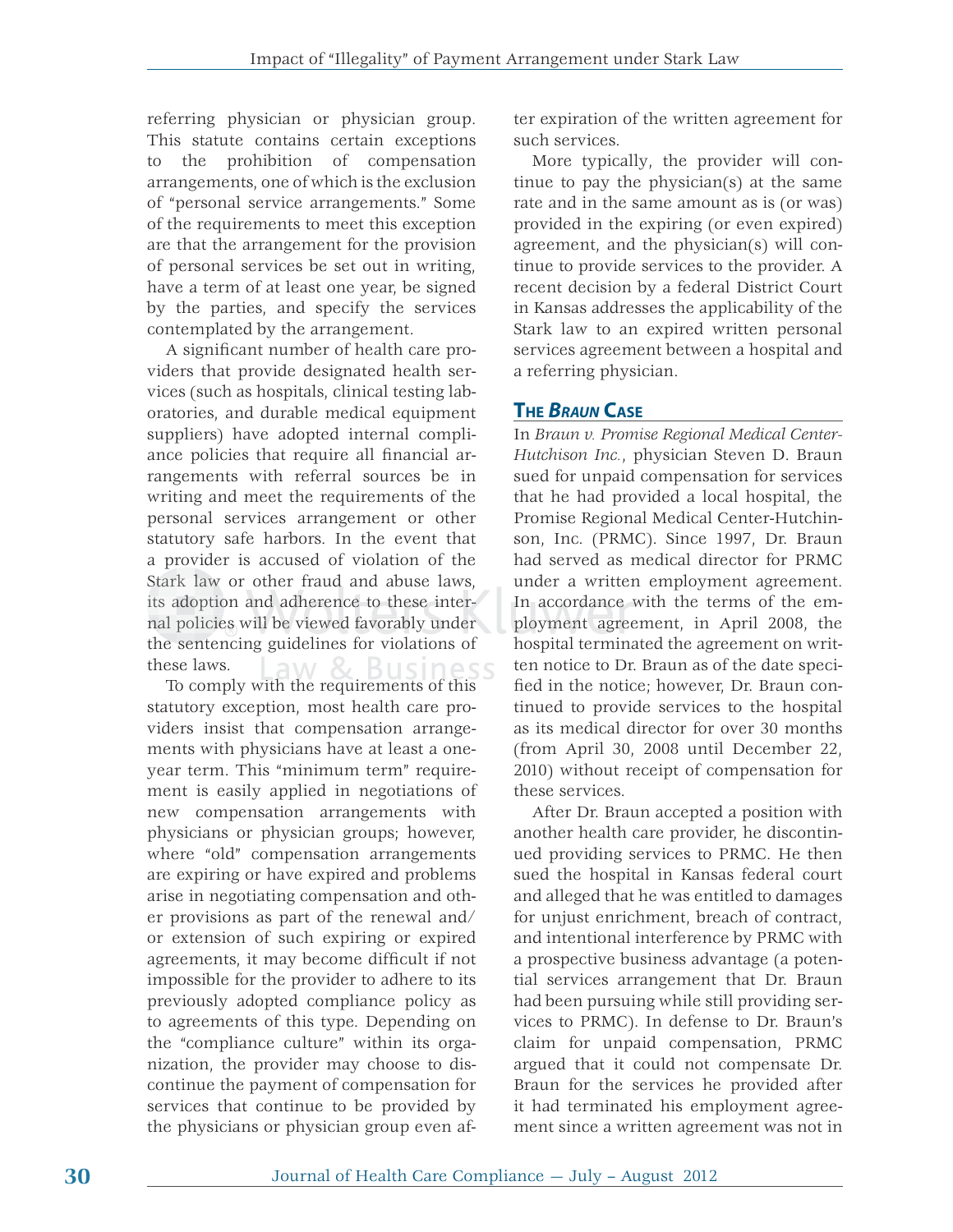place with him as was required in order for the services arrangement to meet a statutory exception and safe harbor under the Stark law.

In refusing to dismiss Dr. Braun's claim for unjust enrichment (despite the absence of an agreement, benefit provided as to which payment for value was not made), the District Judge found that it was inequitable for PRMC to refuse to pay Dr. Braun for services he had performed after the hospital had terminated his employment agreement. In reaching this conclusion, the court acknowledged that the purpose of the Stark law was to preclude financial relationships between physicians and health care providers of certain services; however, the District Judge noted that "[t]he Stark Act, however, does not by its terms prohibit unwritten agreements [with physicians who have financial relationships with hospitals] or limit the power of a court to issue equitable remedies where there are no agreements. The Stark Act only carves out an exments. The Stark Act only carves out an exception from its prohibition of referrals for persons and entities who have certain writments. The Stark Act only carves ou<br>ception from its prohibition of refer<br>persons and entities who have certa<br>ten personal service arrangements."

Although the court granted PRMC's request to dismiss the complaint as pertains to Dr. Braun's claim for tortious interference with a prospective business advantage, the judge refused to dismiss the plaintiff's claims for unjust enrichment and for breach of contract.

#### **IMPLICATIONS OF** *BRAUN* **ON CONTRACT NEGOTIATIONS WITH PHYSICIANS**

The *Braun* case severely limits the use of the fraud and abuse laws either by a health care provider to avoid paying for services or by a physician or other referral source as a legal justification not to perform services under an agreement with the provider. This tactic is most often used by a health care provider (such as a hospital, physician group, or outpatient provider of health care services) in its negotiations with a physician, physician group, or other service provider regarding the potential extension of a contract for services that by its terms will soon expire.

Typically, the underlying service agreement will expire as of a specified date, and there is no contractual requirement for the continued provision of services by the physician to the health care provider after expiration of the service agreement. This problem is particularly acute where the remaining term of the agreement is less than one year — arguably a failure to comply with one of the requirements for the personal services arrangement exception to the Stark law. Another potential use of this tactic would be where some provision of the written agreement does not comply with another requirement of the personal services arrangement exception, such as failure of the compensation method contained in the agreement to meet a safe harbor requirement.

# **CONTRACT EXPIRATION: SCENARIO #1 — PROVIDER'S DISCONTINUATION OF PAYMENT**<br>FOR SERVICES **FOR SERVICES FOR SERV**

Once a personal services arrangement that meets the personal services arrangement exception expires by its terms, three possible scenarios can take place. Under the first scenario, the health care provider (as did PRMC in the *Braun* case) may choose to discontinue payment for services to the physician (no agreement — no compensation). Despite the provider's refusal to pay for services provided, however, the physician continues to provide services to the health care provider of the type specified in the expired agreement. (Moreover, the provider does not notify the physician to discontinue providing services of the type contemplated by the expired agreement.) In other words, the provider continues to receive services but does not compensate the provider for the services. What are the potential legal consequences if this takes place (Scenario #1)?

In Scenario #1, the provider (as did PRMC in *Braun*) runs the risk of becoming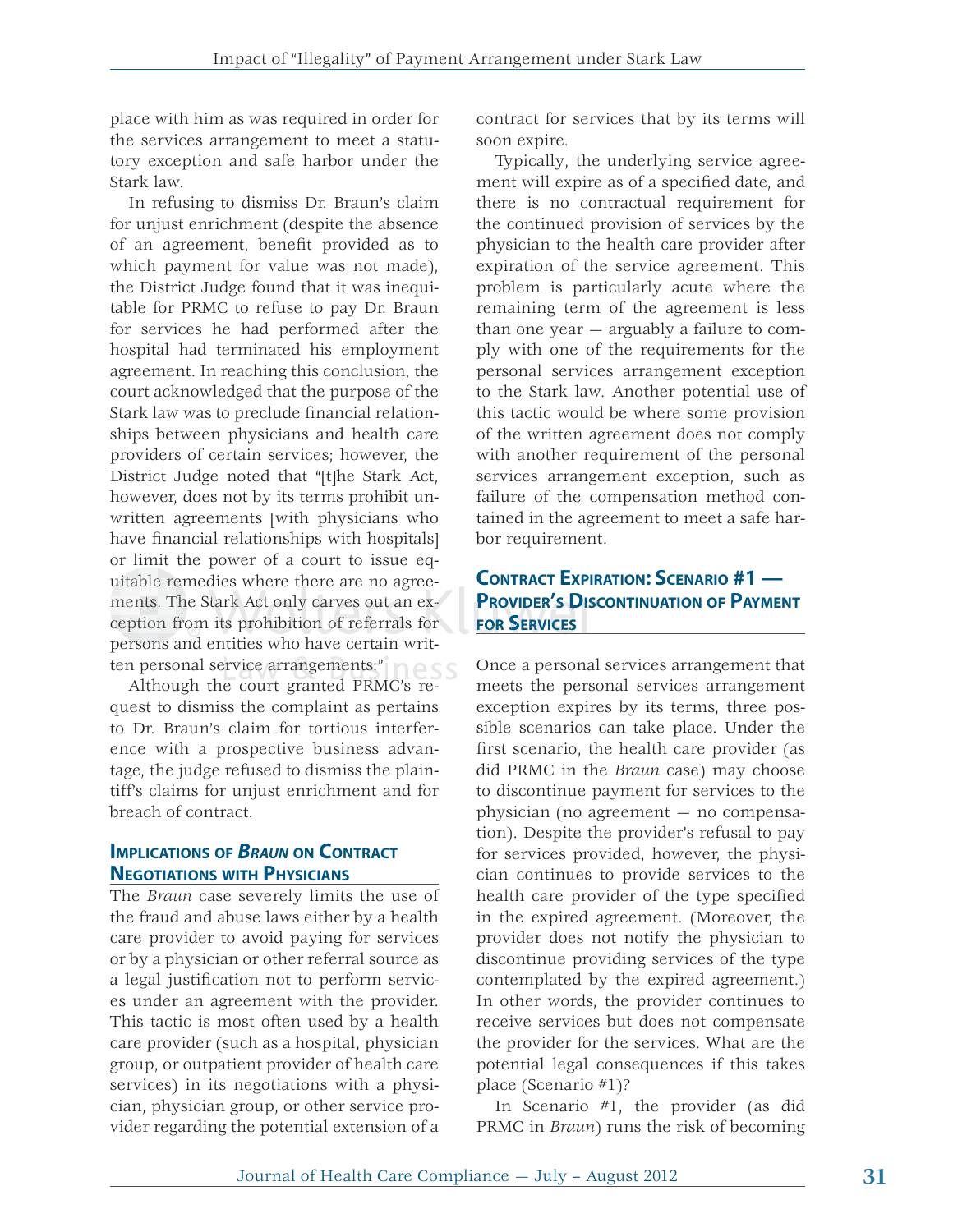responsible to pay for the value of the services provided by the physician at the *fair market value of the services*. The fair market value of the services provided after expiration of the services agreement may be different than the compensation payable under the expired agreement. Most jurisdictions will require payment for services under the legal theory that it is unjust for the provider of services not to receive compensation for services rendered. Since the provider did not pay the physician for services rendered, however, it is unlikely that it violated the Stark law by not paying for the services. (In *Braun*, the court goes further and indicates that even by paying for services, no Stark violation has taken place.)

# **CONTRACT EXPIRATION: SCENARIO #2 — THE PHYSICIAN'S DISCONTINUATION OF SERVICES**

The second potential consequence of the expiration of a compensation arrangement is the physician's refusal to provide servicis the physician's refusal to provide servic-<br>es under the terminated agreement. From a legal standpoint, the physician does not have any responsibility to continue providing services to the health care provider after expiration of the compensation arrangement. In other words, the physician's position is "no contract — no services." By discontinuing services, the physician has not breached any written agreement with the health care provider, and no oral agreement has been reached for the continued provision of services. terminated agree<br>boint, the physic<br>ponsibility to co<br>es to the health ave an

From the health care provider's perspective, the discontinuation of the provision of services by the physician does not create any legal liability issues vis-à-vis the physician. Moreover, since there is no compensation arrangement with the physician, the provider need not be concerned about the applicability of the Stark law to its relationship with the physician. The health care provider, however, may be in violation of other legal or regulatory requirements. For example, as a condition of participation in the Medicare program, the Centers for Medicare & Medicaid Services (CMS) may require that the provider have a medical director. The inability to bill Medicare for health care services will create severe adverse financial consequences to the provider.

# **CONTRACT EXPIRATION: SCENARIO #3 — CONTINUED PAYMENT FOR SERVICES PROVIDED**

There is one additional scenario that could take place after expiration of a compensation arrangement that meets the personal services arrangement exception to the Stark law. Since the health care provider still needs the services of the physician (to meet regulatory requirements, for example), it may continue to accept the services. Because the physician may need the compensation from the provider to meet its operating expenses, the parties may choose to continue the compensation arrangement even after it expires by its terms. In other words, the provider may continue paying the physician for services rendered at the same rate as was specified in the now expired compensation arrangement. Does this create any problems for either the provider or the physician?

From the provider's perspective, it is unlikely that the provider has any exposure for failure to pay the physician the fair market value for the services provided by the physician. The provider can point to the continued provision of services by the physician and the physician's cashing of the post-expiration checks for services rendered. If the physician felt that the payment was inadequate for services rendered after expiration of the written agreement, why did the physician deposit the checks promptly upon receipt from the provider? It is likely that the physician will be "estopped" (a legal term that precludes taking a position by reason of the actions or inactions) from asserting that the compensation was inadequate.

However, what about the "illegality" of the compensation arrangement under the Stark law? The District Judge in *Braun* concluded that the claim for unjust enrichment did not constitute an agreement be-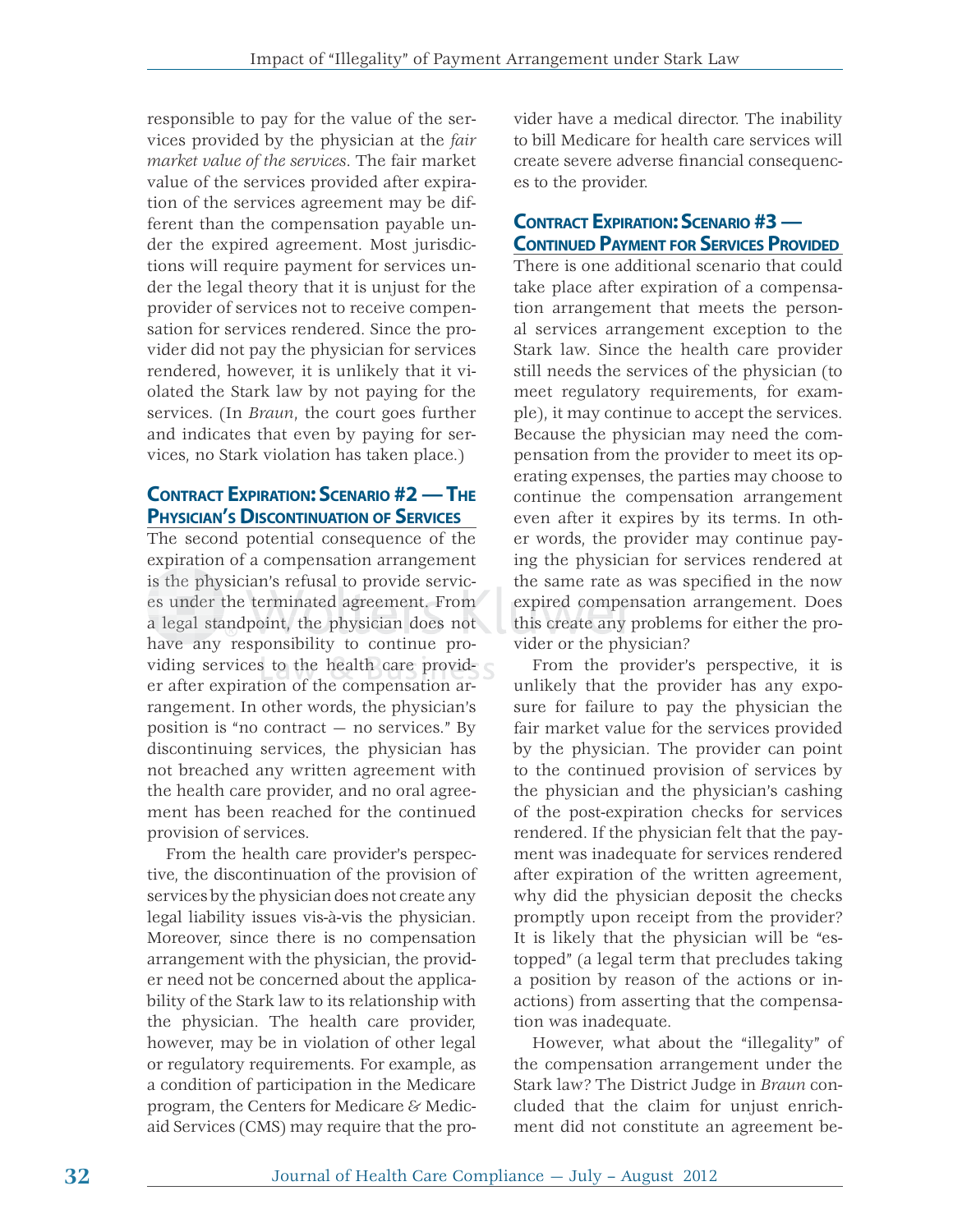tween Braun and PRMC that would be illegal under the Stark law. "A 'compensation arrangement' under the Stark Act is a kind of an agreement between a physician and a health care entity. It is not an equitable remedy imposed by a court to prevent unjust enrichment. Therefore, plaintiff's unjust enrichment claim will not necessarily violate the Stark Act if it requires the court to engage in a fiction at law where there has been no agreement between the physician and a health care entity."

In *Braun*, the court required PRMC to pay Dr. Braun compensation *as if* an agreement had been in place. Applying the same logic to Scenario #3 (continued payment and continued services), if the provider does not pay for services (as did PRMC in *Braun*), it would be subject to a claim for unjust enrichment from the physician. Thus, by paying compensation to the physician, the provider avoids the claim of unjust enrichment and, under the District just enrichment and, under the District<br>Judge's reasoning, avoids any problems with the arrangement also falling outside of the Stark law (personal services arrange-the St ment must be in writing). siness

In summary, Scenario  $#3$  is the safest approach from both the provider's and the physician's perspective. The physician, however, will likely be estopped from claiming entitlement to compensation for sums above that which the health care provider pays the physician and that are accepted by the physician for services provided.

## **CONTRACT TERMINATES BASED ON ILLEGALITY OF COMPENSATION ARRANGEMENT**

The second situation that could arise would be the assertion by either party to the written services arrangement that based on the illegality of the compensation arrangement (or another similar reason), the services agreement should terminate prior to the date on which it would normally expire. (This, of course, assumes that the written agreement does not contain any provision by which any illegal provision is to be renegotiated.)

In this situation, regardless of which party to the services agreement asserts the illegality of the payment arrangement, both the recipient of services and the provider of services must look to local law to determine the legal rights and responsibilities of each party. For example, if under local law an illegal compensation method invalidates a contract for services, the recipient of services contemplated under the contract after its termination for illegality still may be required to pay fair value for the services received. In this instance, the value of these services need not be that which was specified in the now invalid personal services arrangement. As in the *Braun* case, most jurisdictions will require payment for services under the legal theory that it is unjust for the provider of services not to receive compensation for services rendered.

# **LESSONS LEARNED FROM** *BRAUN*

In negotiations with physicians and other providers of services, health care providns providers of services, health care providers should take heed of the *Braun* decision — particularly as to an expiring service arrangement or contract that the recipient of services wants to terminate. In the *Braun* case, if the hospital did not want to pay Dr. Braun for medical director services after it had terminated his employment agreement, it should have obtained services of the type provided by Dr. Braun from another physician for an agreed upon compensation under a written agreement that met a Stark safe harbor.

> The decision by the District Judge did not answer the question of why the hospital continued to utilize Dr. Braun's services without paying for same. This case also serves as a reminder to hospitals and other health care providers that bill Medicare or other governmental payors to make certain that, both as part of their policies and in practice, written agreements that comply with the Stark and anti-kickback safe harbors are in place with all referral sources to which the hospital or service provider also pays for services rendered.